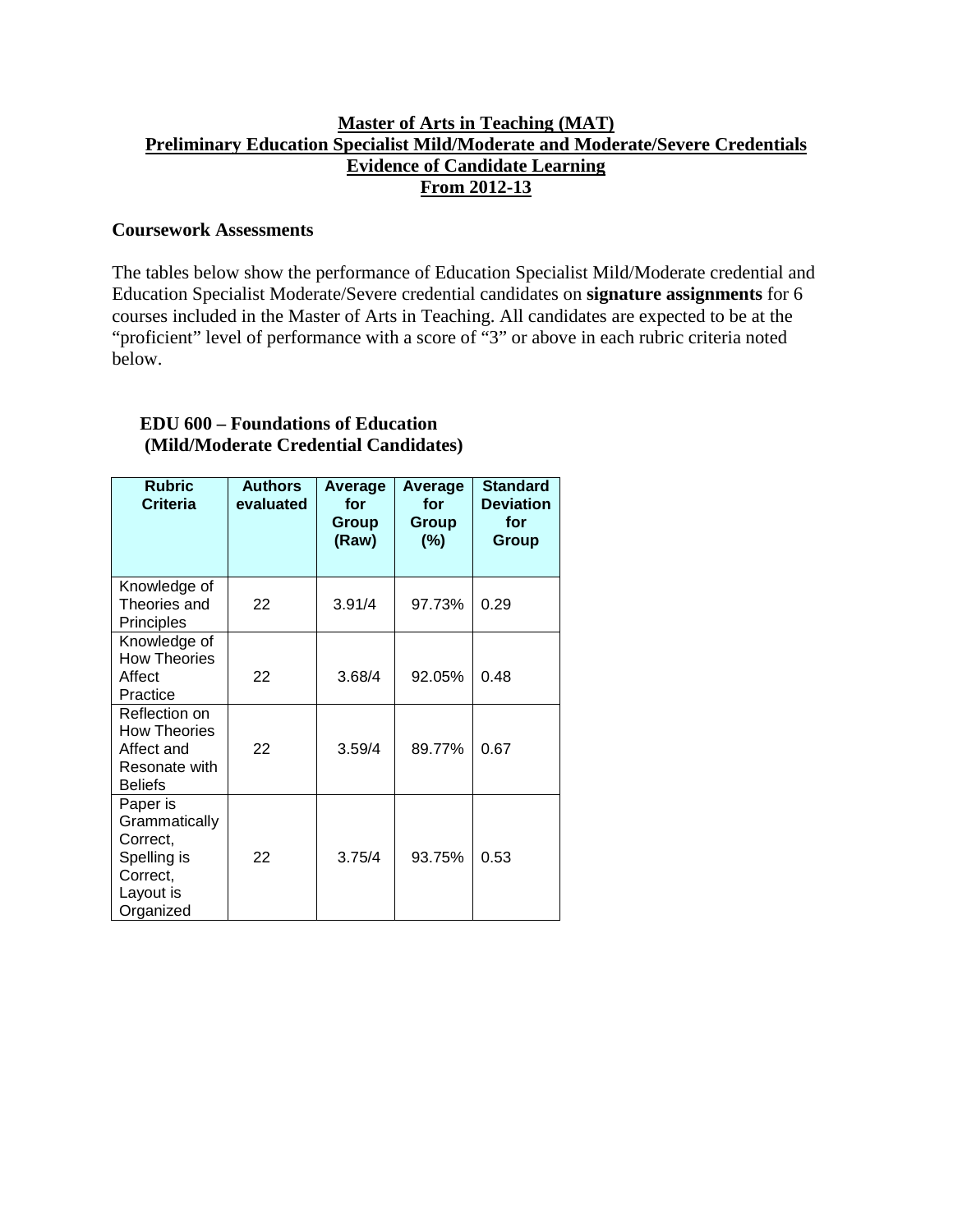## **EDU 600 – Foundations of Education (Moderate/Severe Credential Candidates)**

| <b>Rubric</b><br><b>Criteria</b>                                                           | <b>Authors</b><br>evaluated | Average<br>for<br>Group<br>(Raw) | Average<br>for<br>Group<br>$(\% )$ | <b>Standard</b><br><b>Deviation</b><br>for<br>Group |
|--------------------------------------------------------------------------------------------|-----------------------------|----------------------------------|------------------------------------|-----------------------------------------------------|
| Knowledge of<br>Theories and<br>Principles                                                 | 0                           | 0                                | 0                                  | 0                                                   |
| Knowledge of<br><b>How Theories</b><br>Affect<br>Practice                                  | 0                           | 0                                | 0                                  | 0                                                   |
| Reflection on<br><b>How Theories</b><br>Affect and<br>Resonate with<br><b>Beliefs</b>      | 0                           | 0                                | 0                                  | $\Omega$                                            |
| Paper is<br>Grammatically<br>Correct,<br>Spelling is<br>Correct,<br>Layout is<br>Organized | 0                           | 0                                | 0                                  | 0                                                   |

It is not possible to compare the Rubric Criteria scores between Mild/Moderate and Moderate/Severe candidates for this course since there were no mod/severe candidates in the data base. It is clear, however, that Mild/Moderate candidates performed relatively well overall. Mild/moderate candidates performed strongest on "Knowledge of Theories and Principles " and "Paper is Gramatically Correct, Spelling is Correct, Layout is Organized" " (3.91/4 and 3.75/4). Lowest scores were noted in "Reflection on How Theories Affect and Resonate with Beliefs" (3.59 /4) for this Signature Assignment.

# Plan for Improvement:

The SPED Program Director and the program team along with the EDU 600 instructors will review the data to determine if more support would be useful for candidates to help them better align educational theories with personal beliefs. It will be determined what additional and appropriate information and support is available to facilitate the reflective process for candidates in their area.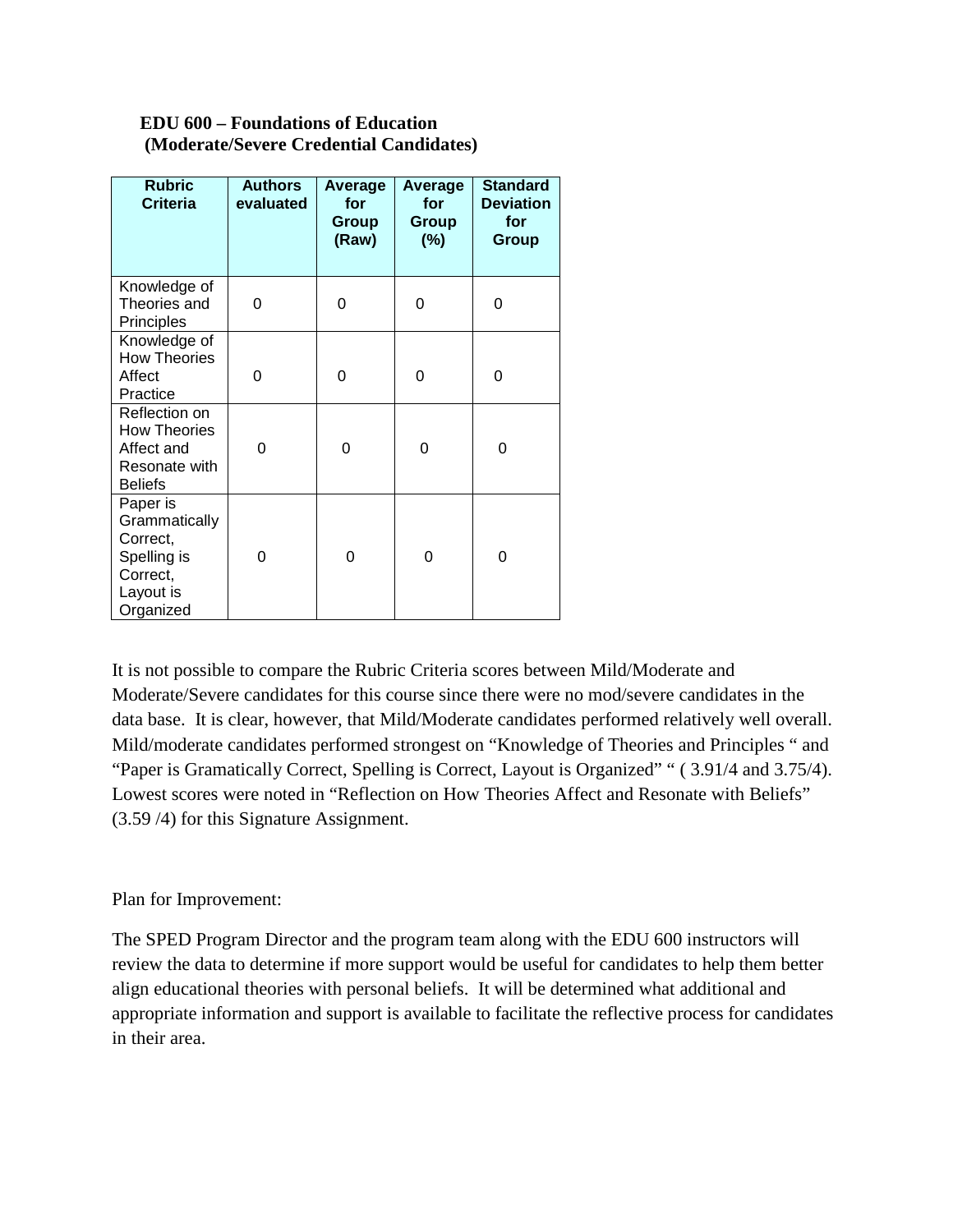# **EDU 610 – Methods for Teaching Reading and Writing ( Mild/Moderate Credential Candidates)**

| <b>Rubric Criteria</b>                                                                        | <b>Authors</b><br>evaluated | Average<br>for<br>Group<br>(Raw) | <b>Average</b><br>for<br><b>Group</b><br>(%) | <b>Standard</b><br><b>Deviation</b><br>for<br>Group |
|-----------------------------------------------------------------------------------------------|-----------------------------|----------------------------------|----------------------------------------------|-----------------------------------------------------|
| Data Collection<br>through<br>Anecdotal<br>Observation<br>and<br>Conferences<br>with Students | 28                          | 3.93/4                           | 98.21%                                       | 0.26                                                |
| Data Collection<br>to Determine<br>Language or<br><b>Special Needs</b>                        | 28                          | 3.86/4                           | 96.43%                                       | 0.36                                                |
| Data Collection<br>Through the<br>Administration<br>of Literacy<br>Assessment<br>Instruments  | 28                          | 3.82/4                           | 95.54%<br>0.61                               |                                                     |
| Reflection on<br><b>Student</b><br>Strengths and<br>Areas for<br>Growth                       | 28                          | 3.68/4                           | 91.96%                                       | 0.55                                                |
| Selection of<br><b>Learning Goals</b><br>or Next Steps<br>for Student<br>Growth               | 28                          | 3.68/4                           | 91.96%                                       | 0.61                                                |

# **EDU 610 – Methods for Teaching Reading and Writing (Moderate/ Severe Credential Candidates)**

| <b>Rubric Criteria</b>                                                       | <b>Authors</b><br>evaluated | Average<br>for<br>Group<br>(Raw) | Average<br>for<br>Group<br>(%) | <b>Standard</b><br><b>Deviation</b><br>for<br>Group |
|------------------------------------------------------------------------------|-----------------------------|----------------------------------|--------------------------------|-----------------------------------------------------|
| Data Collection<br>Through<br>Anecdotal<br>Observation<br>and<br>Conferences |                             | 4.00/4                           | 100.0%                         | 0.00                                                |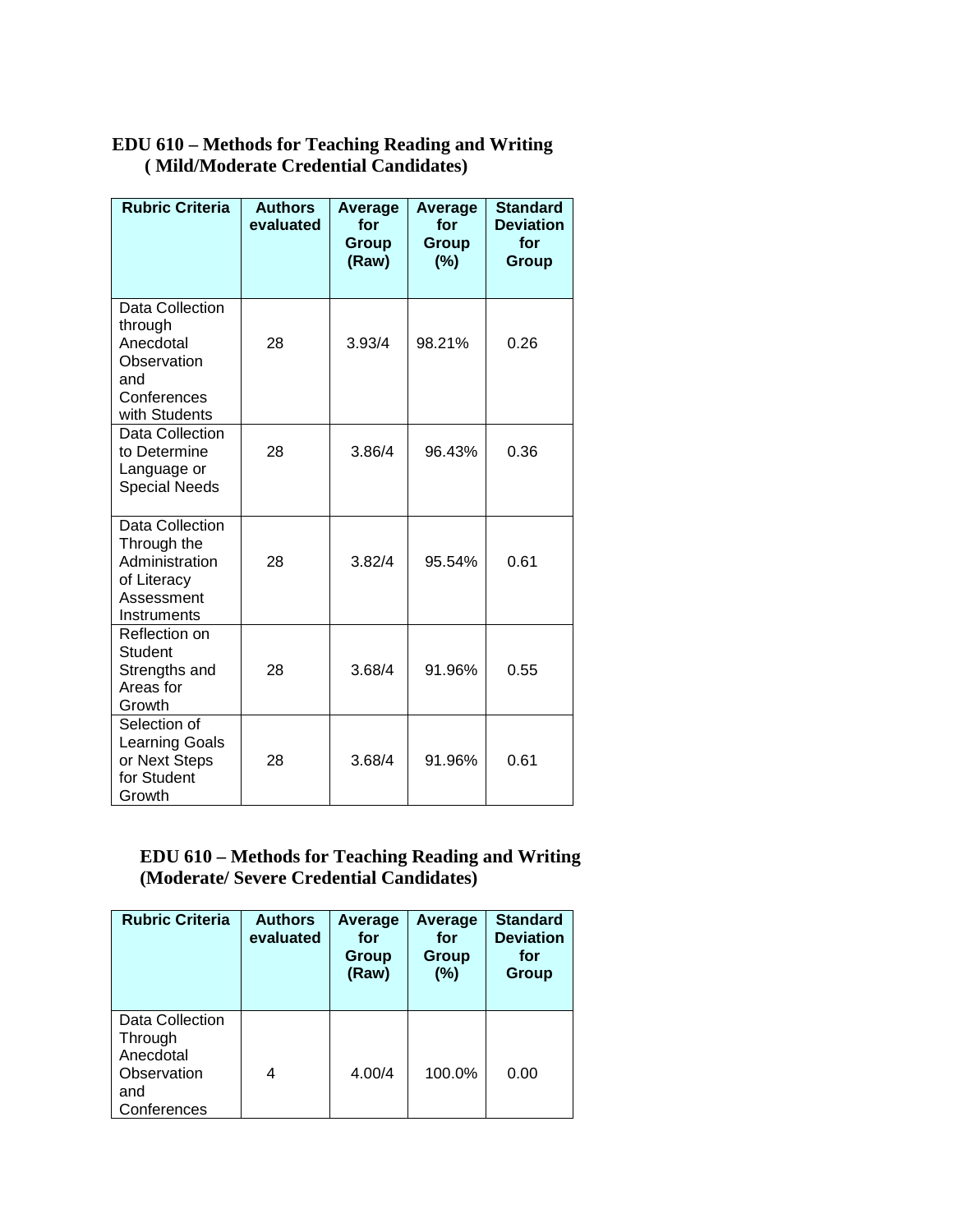| with Students                                                                                |   |        |        |      |
|----------------------------------------------------------------------------------------------|---|--------|--------|------|
| Data Collection<br>to Determine<br>Language or<br><b>Special Needs</b>                       | 4 | 4.00/4 | 100.0% | 0.00 |
| Data Collection<br>Through the<br>Administration<br>of Literacy<br>Assessment<br>Instruments | 4 | 4.00/4 | 100.0% | 0.00 |
| Reflection on<br>Student<br>Strengths and<br>Areas for<br>Growth                             | 4 | 3.75/4 | 93.75% | 0.50 |
| Selection of<br><b>Learning Goals</b><br>or Next Steps<br>for Student<br>Growth              | 4 | 4.00/4 | 100.0% | 0.00 |

An analysis of the Rubric Criteria scores for this course showed all candidates performing at and above the Proficient level, Moderate/Severe candidates performed relatively better overall. Both groups demonstrated strengths in the area of "Data Collection Through Anecdotal Observation and Conferences with Students" (3.93/4 and 4.00/4) while "Reflection on Student Strengths and Areas for Growth" (3.68/4 and 3.75/4) appeared to be the area of relative need for improvement by both groups.

# Plan for Improvement:

The SPED Program Director and program team along with the EDU 610 professors will review the rubric criteria to determine ways in which to assist both mild/moderate candidates and moderate/severe candidates in the reflective process. Skills in evaluating student's strengths and areas of need and its application within reading methodology for the population of students are critical and impact their capacity to serve their own student. Attention will be directed to how those skills are explicitly developed in this course and ways in which they can be enhanced.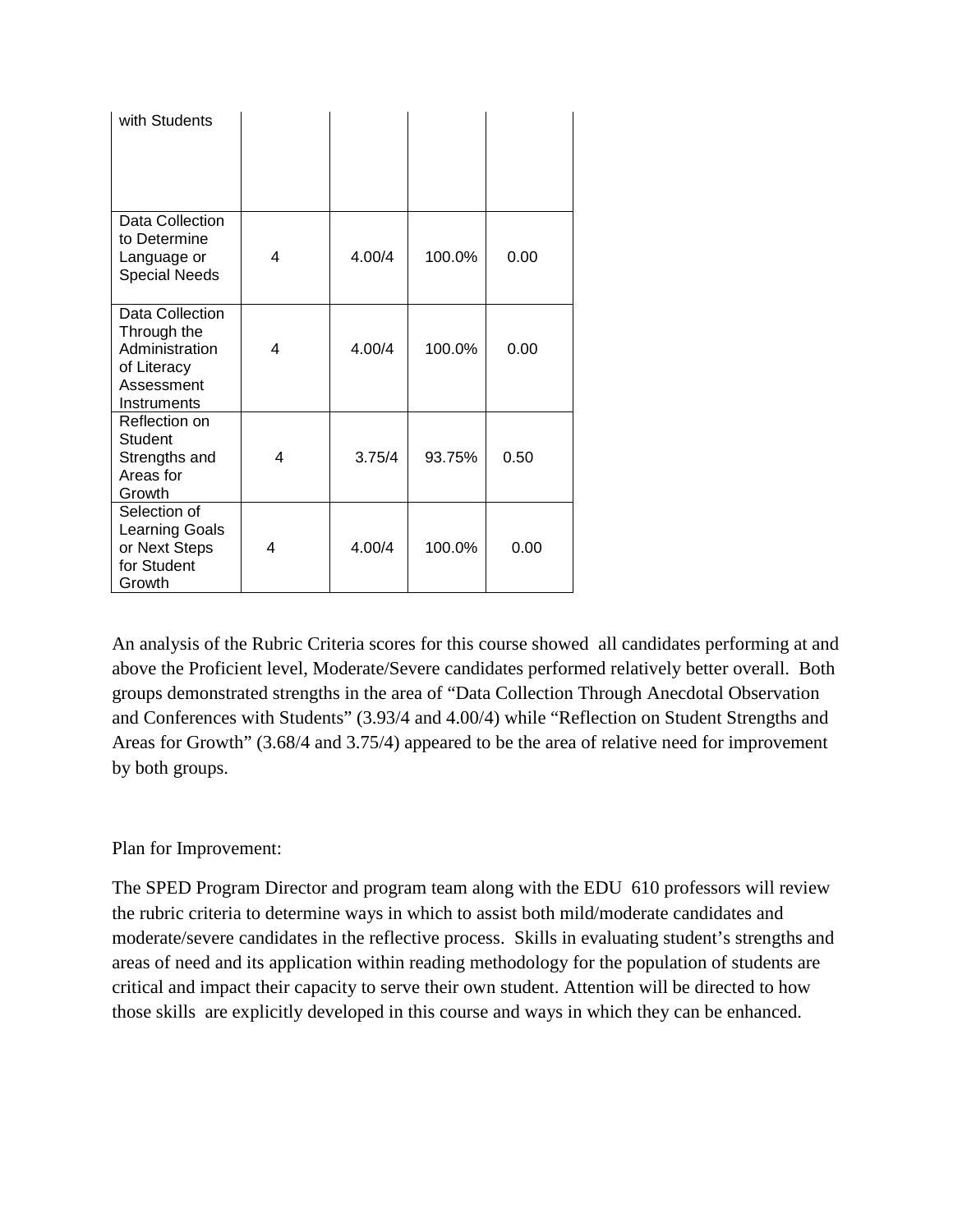# **EDU 650 – Assessment Procedures and Services for Students with Disabilities ( Mild/Moderate Credential Candidates)**

| <b>Rubric Criteria</b>                                                                                                   | <b>Authors</b><br>evaluated | Average<br>for<br><b>Group</b><br>(Raw) | Average<br>for<br><b>Group</b><br>$(\%)$ | <b>Standard</b><br><b>Deviation</b><br>for Group |
|--------------------------------------------------------------------------------------------------------------------------|-----------------------------|-----------------------------------------|------------------------------------------|--------------------------------------------------|
| <b>Ecological Inventory</b>                                                                                              | 70                          | 3.69/4                                  | 93.32%                                   | 0.68                                             |
| <b>Target Behavior</b><br>Interfering with Learning                                                                      | 70                          | 3.70/4                                  | 92.50%                                   | 0.64                                             |
| Data Collection of<br>Presence and Absence<br>of Behavior                                                                | 70                          | 3.68/4                                  | 91.96%                                   | 0.73                                             |
| Functional Analysis of<br>Data with Hypothesis<br>and Rationale                                                          | 70                          | 3.68/4                                  | 91.96%                                   | 0.72                                             |
| <b>Goal Development:</b><br>Reduce Behavior<br>Interfering with Learning                                                 | 70                          | 3.61/4                                  | 90.36%                                   | 0.72                                             |
| Goal Development:<br>Teach a Replacement<br><b>Behavior That is Socially</b><br>Acceptable & Leads to<br>Self-Regulation | 70                          | 3.64/4                                  | 91.07%                                   | 0.70                                             |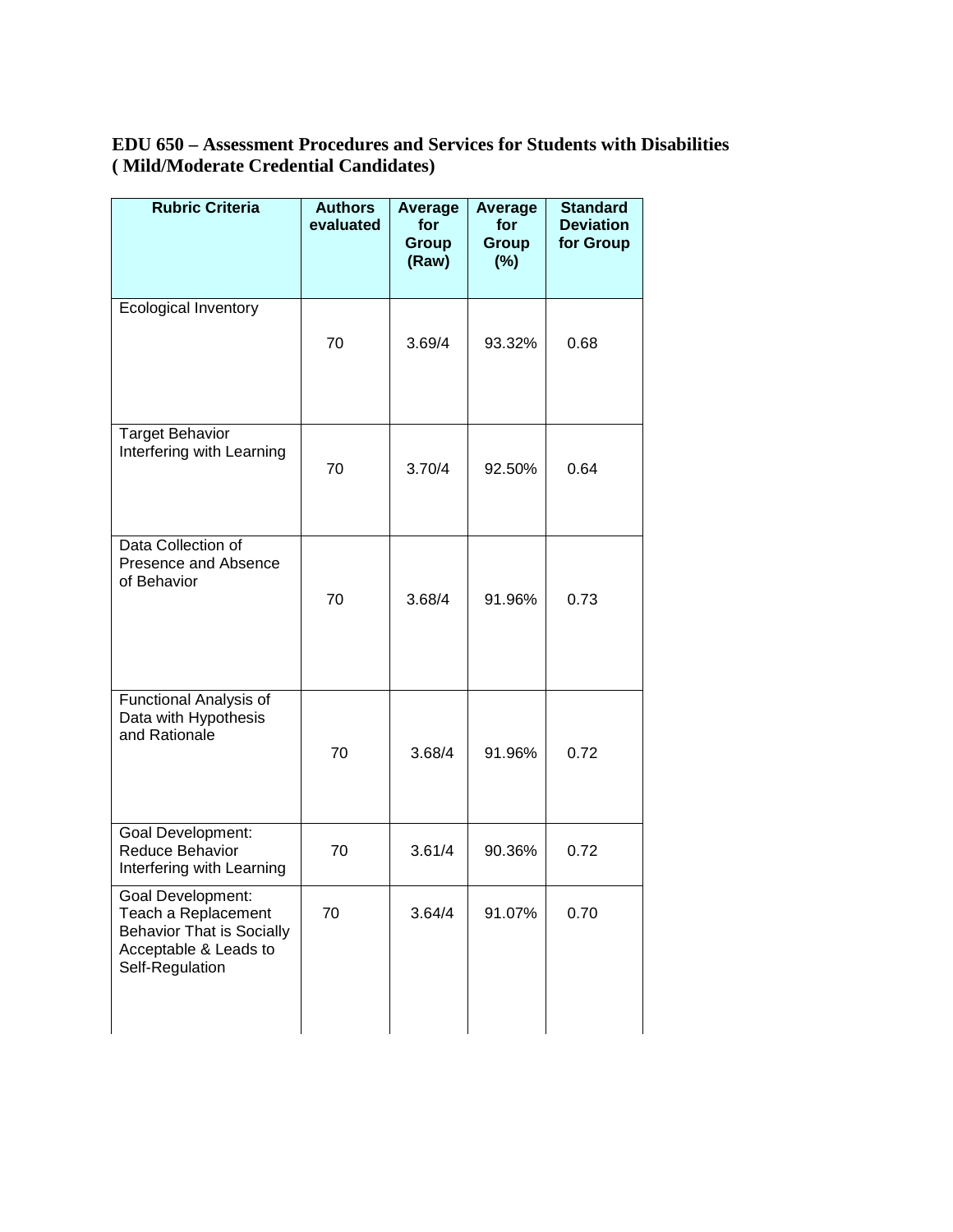| Goal Development:<br>Access to an Activity<br>That Enhances the<br>Quality of One's Life | 70 | 3.61/4 | 90.36% | 0.70 |
|------------------------------------------------------------------------------------------|----|--------|--------|------|
| Reflection                                                                               | 70 | 3.64/4 | 90.89% | 0.70 |

# **EDU 650 – Assessment Procedures and Services for Students with Disabilities ( Moderate/Severe Credential Candidates)**

| <b>Rubric Criteria</b>                                    | <b>Authors</b><br>evaluated | Average<br>for<br><b>Group</b><br>(Raw) | Average<br>for<br><b>Group</b><br>$(\%)$ | <b>Standard</b><br><b>Deviation</b><br>for Group |
|-----------------------------------------------------------|-----------------------------|-----------------------------------------|------------------------------------------|--------------------------------------------------|
| <b>Ecological Inventory</b>                               | 12                          | 3.42/4                                  | 85.42%                                   | 0.67                                             |
| <b>Target Behavior</b><br>Interfering with Learning       | 12                          | 3.75/4                                  | 93.75%                                   | 0.45                                             |
| Data Collection of<br>Presence and Absence<br>of Behavior | 12 <sup>2</sup>             | 3.42/4                                  | 85.42%                                   | 0.79                                             |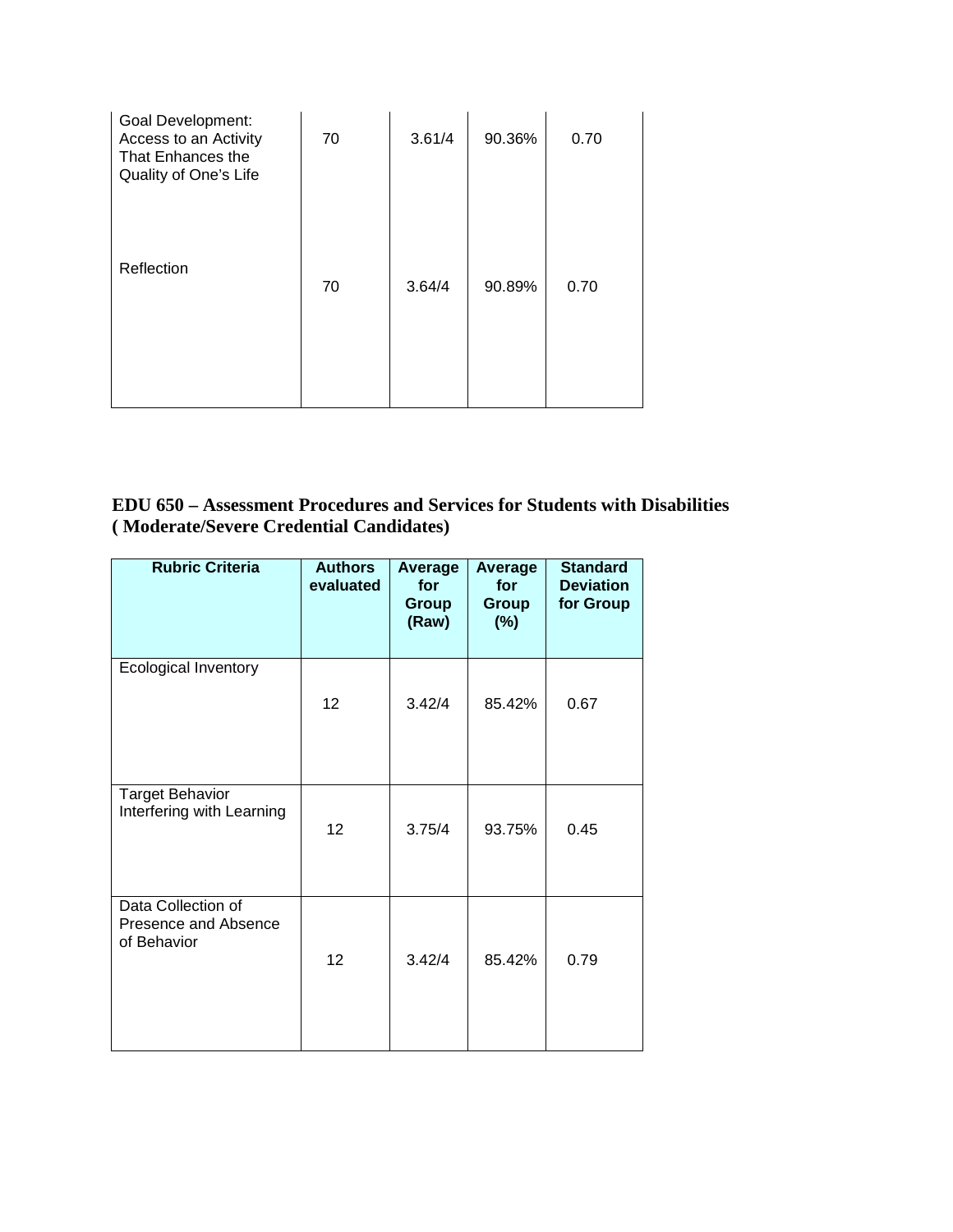| Functional Analysis of<br>Data with Hypothesis<br>and Rationale                                                                 | 12 | 3.42/4 | 85.42% | 0.51 |
|---------------------------------------------------------------------------------------------------------------------------------|----|--------|--------|------|
| Goal Development:<br>Reduce Behavior<br>Interfering with Learning                                                               | 12 | 3.08/4 | 77.08% | 1.08 |
| <b>Goal Development:</b><br>Teach a Replacement<br><b>Behavior That is Socially</b><br>Acceptable & Leads to<br>Self-Regulation | 12 | 3.33/4 | 83.33% | 0.49 |
| Goal Development:<br>Access to an Activity<br>That Enhances the<br>Quality of One's Life                                        | 12 | 3.33/4 | 83.33% | 0.49 |
| Reflection                                                                                                                      | 12 | 3.33/4 | 83.33% | 0.89 |

Analysis of the Rubric Criteria scores for this course found both groups of candidates performed at the Proficient level in all Rubric Criteria areas scoring in a range between 3.08/4 – 3.75/4 across the 8 criteria areas. An area of concern is the lower scores by both groups on the criteria area of "Goal Development: Reduce Behavior Interfering with Learning". This would appear to be a weak point in their conceptual grasp of development of positive behavior support plans.

Plan for Improvement:

The SPED Program Director and program team along with the EDU 650 course professors will review the rubric criteria results and discuss the course content, delivery and scaffolding needed for candidates within this course relative to "Goal Development: Reduce Behavior Interfering with Learning" in order to identify strategies to help candidates be more proficient and confident in this particular area of behavioral assessment.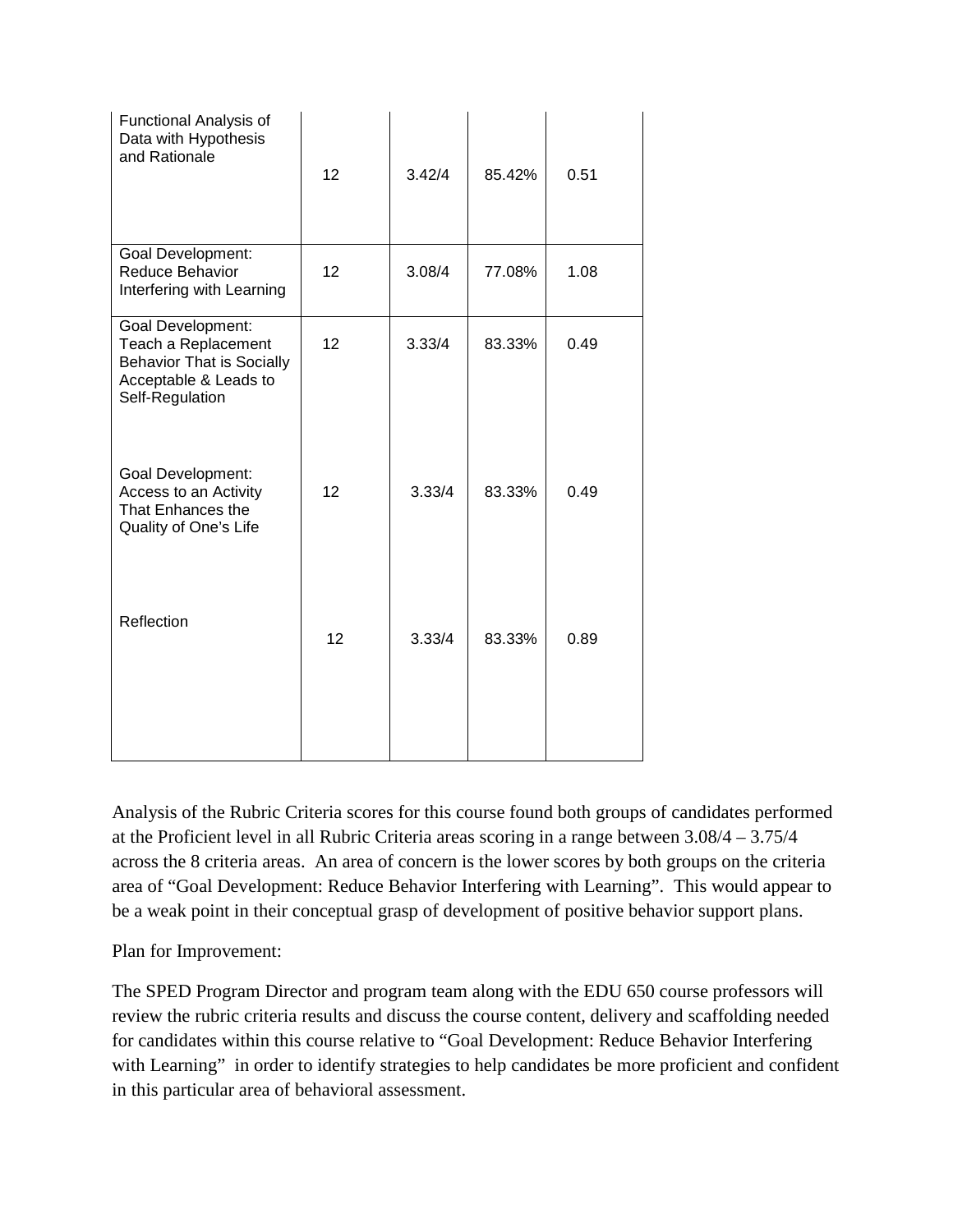# **EDU 652 – Collaboration and Consultation for IEPs ( Mild/Moderate Credential Candidates)**

| <b>Rubric Criteria</b>                                                                                 | <b>Authors</b><br>evaluated | Average<br>for<br>Group<br>(Raw) | Average<br>for<br><b>Group</b><br>$(\%)$ | <b>Standard</b><br><b>Deviation</b><br>for<br><b>Group</b> |
|--------------------------------------------------------------------------------------------------------|-----------------------------|----------------------------------|------------------------------------------|------------------------------------------------------------|
| California State Standards and<br>Lesson Plan Objectives                                               | 71                          | 3.72/4                           | 92.96%                                   | 0.45                                                       |
| Additional Considerations and<br>Objectives for 3 Selected<br><b>Students</b>                          | 71                          | 3.58/4                           | 89.44%                                   | 0.62                                                       |
| <b>Considerations for Room</b><br>Arrangement, Materials<br>(Content), Assessment<br>(Student Product) | 71                          | 3.20/4                           | 79.93%                                   | 1.19                                                       |
| Considerations for Instruction<br>(Process) with Selected Co-<br><b>Teaching Staff</b>                 | 71                          | 3.55/4                           | 88.73%                                   | 0.63                                                       |

# **EDU 652 – Collaboration and Consultation for IEPs ( Moderate/ Severe Credential Candidates)**

| <b>Rubric Criteria</b>                                                        | <b>Authors</b><br>evaluated | Average<br>for<br>Group<br>(Raw) | Average<br>for<br>Group<br>(%) | <b>Standard</b><br><b>Deviation</b><br>for<br>Group |
|-------------------------------------------------------------------------------|-----------------------------|----------------------------------|--------------------------------|-----------------------------------------------------|
| California State Standards and<br>Lesson Plan Objectives                      | 12 <sup>2</sup>             | 3.58/4                           | 89.58%                         | 0.51                                                |
| Additional Considerations and<br>Objectives for 3 Selected<br><b>Students</b> | 12                          | 3.50/4                           | 87.50%                         | 0.52                                                |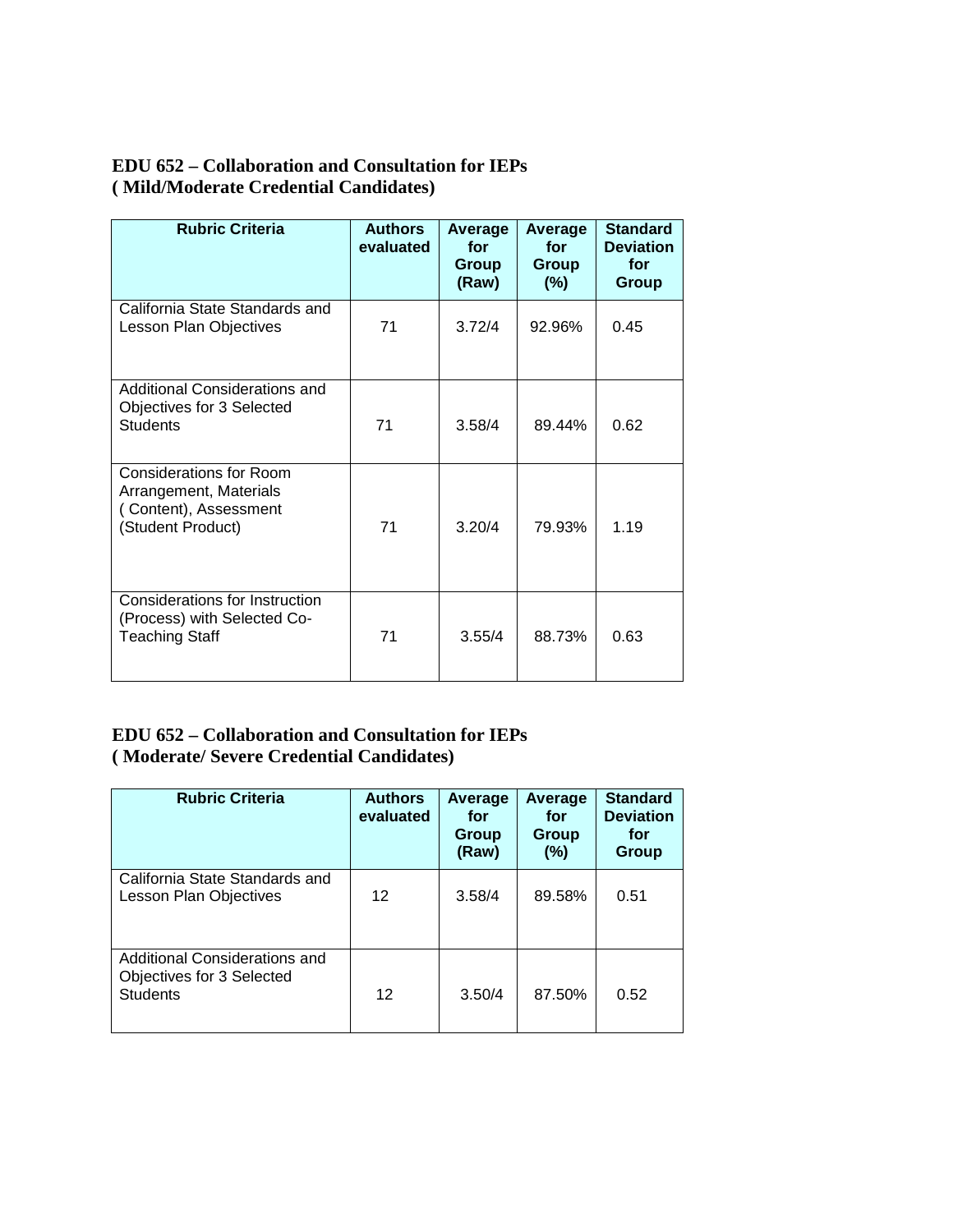| Considerations for Room<br>Arrangement, Materials<br>(Content), Assessment<br>(Student Product) | 12 | 3.17/4 | 79.17% | 1 1 1 |
|-------------------------------------------------------------------------------------------------|----|--------|--------|-------|
| Considerations for Instruction<br>(Process) with Selected Co-<br><b>Teaching Staff</b>          | 12 | 3.50/4 | 87.50% | 0.52  |

In review of the Rubric Criteria scores for this course it is noted that both groups showed some scatter in the range of their scores (2.5 to 4.0) across all 4 criteria, Clearly, both mild/moderate and moderate/severe candidates showed relative strengths in the area of "California State Standards and Lesson Plan Objectives" (3.72/4 and 3.58/4). Both groups showed their lowest scores in the areas of "Considerations for Room Arrangement, Materials ( Content), Assessment ( Student Product) with 3.20 and 3.17 out of 4 making it an area of concern. These were the lowest overall scores across all four rubric criteria.

Plan for Improvement:

The SPED Program Director and the program team along with the EDU 652 instructors will review the signature assignment and the rubric criteria to determine how to make this assessment more aligned with course learning outcomes, course content, and to support students in the development of the critical skills of collaboration and consultation among special educators. This area was a concern in the 2011-2012 WASC Report and even though improvements were made, it appears a closer look needs to be directed at this course and its rubric again.

**GED 672 – Philosophy of Education ( Mild/Moderate Credential Candidates)**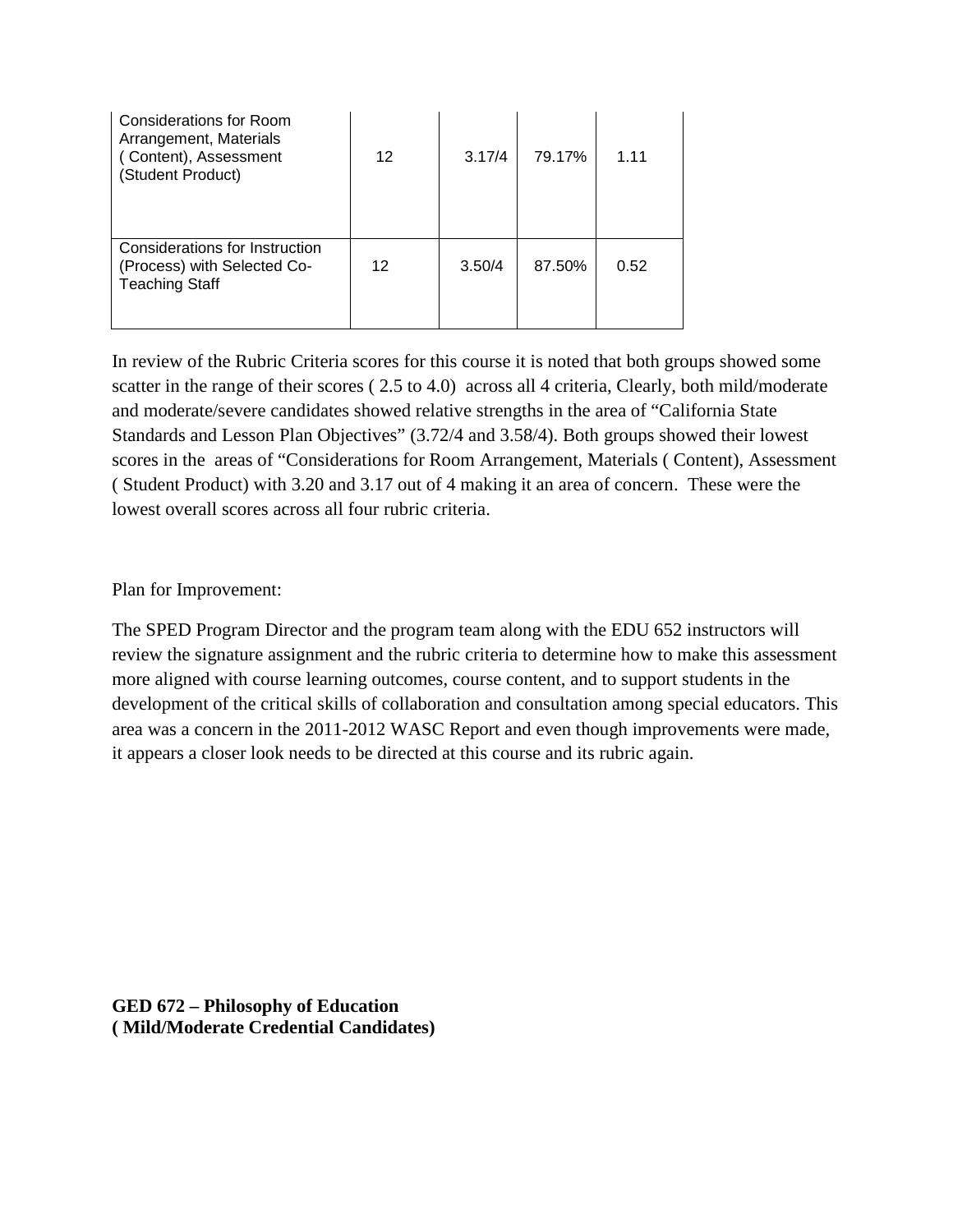| <b>Rubric Criteria</b>                                                                                                              | <b>Authors</b><br>evaluated | Average<br>for<br>Group<br>(Raw) | Average<br>for<br><b>Group</b><br>$(\%)$ | <b>Standard</b><br><b>Deviation</b><br>for Group |
|-------------------------------------------------------------------------------------------------------------------------------------|-----------------------------|----------------------------------|------------------------------------------|--------------------------------------------------|
| <b>Introductory Statement</b><br>of Philosophy of<br>Education                                                                      | $\mathbf{1}$                | 4.00/4                           | 100.0%                                   | 0.00                                             |
| Perspective on Human<br>Nature & View of<br><b>Students</b>                                                                         | $\mathbf{1}$                | 4.00/4                           | 100.0%                                   | 0.00                                             |
| Perspective on<br>Epistemology and How It<br><b>Relates to Students</b>                                                             | $\mathbf{1}$                | 4.00/4                           | 100.0%                                   | 0.00                                             |
| Role of major<br>Philosophers That<br>Contribute to Personal<br>Philosophy Formation                                                | $\mathbf{1}$                | 4.00/4                           | 100.0%                                   | 0.00                                             |
| <b>How Personal</b><br>Philosophy Transforms<br><b>Professional Practice</b><br>through Particular<br><b>Professional Standards</b> | 1                           | 4.00/4                           | 100.0%                                   | 0.00                                             |
| Application of Personal<br>Philosophy to a Current<br>Issue in Education                                                            | 1                           | 4.00/4                           | 100.0%                                   | 0.00                                             |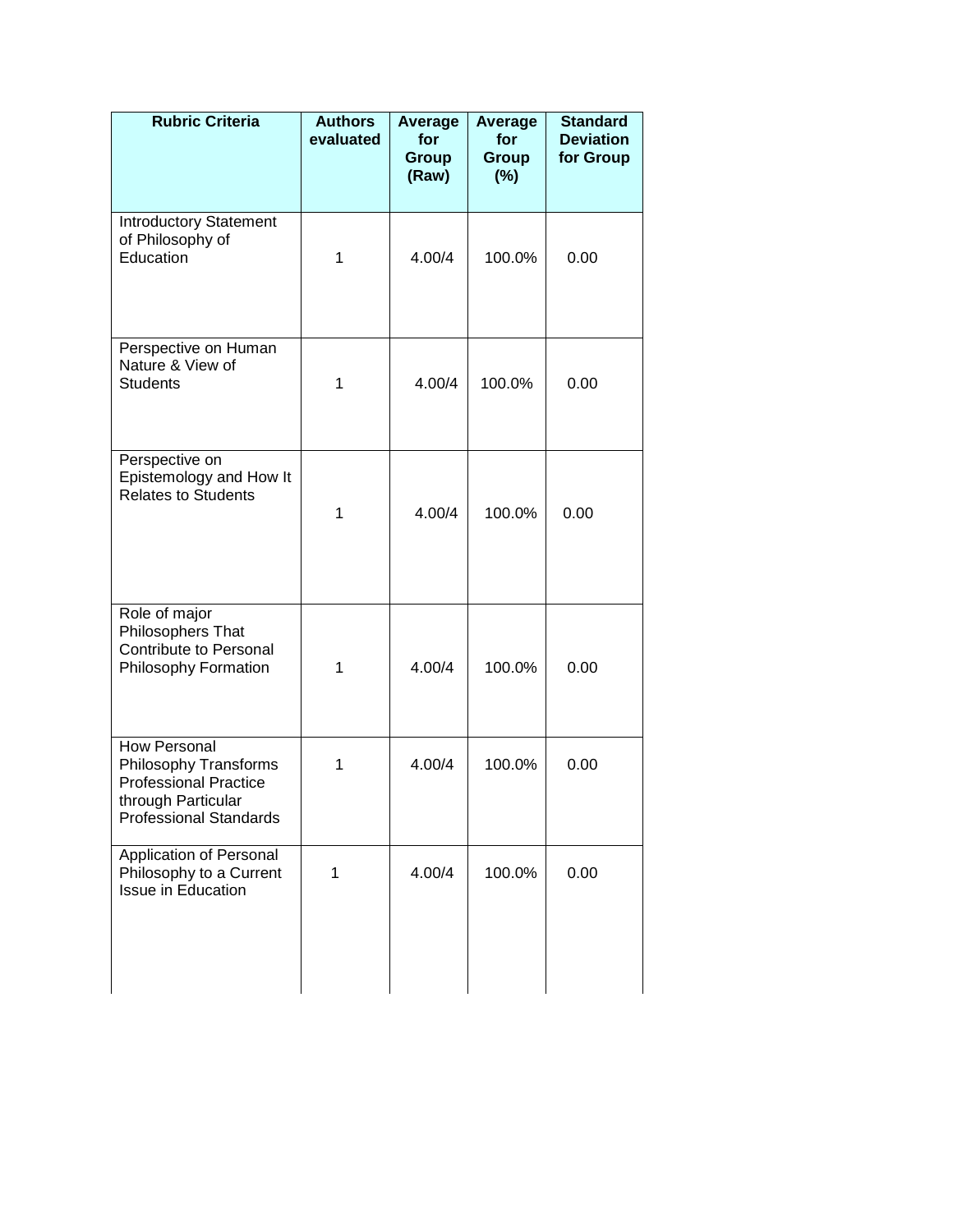| Conventions of<br>Grammar, Spelling,<br>Citations, Organization | 4.00/4 | 100.0% | 0.00 |
|-----------------------------------------------------------------|--------|--------|------|
|                                                                 |        |        |      |

## **GED 672 – Philosophy of Education ( Moderate/Severe Credential Candidates)**

| <b>Rubric Criteria</b>                                                                                                       | <b>Authors</b><br>evaluated | Average<br>for<br><b>Group</b><br>(Raw) | Average<br>for<br>Group<br>(%) | <b>Standard</b><br><b>Deviation</b><br>for Group |
|------------------------------------------------------------------------------------------------------------------------------|-----------------------------|-----------------------------------------|--------------------------------|--------------------------------------------------|
| <b>Introductory Statement</b><br>of Philosophy of<br>Education                                                               | 5                           | 3.90/4                                  | 97.50%                         | 0.14                                             |
| Perspective on Human<br>Nature & View of<br><b>Students</b>                                                                  | 5                           | 3.86/4                                  | 96.50%                         | 0.19                                             |
| Role of Major<br>Philosophers That<br>Contribute to Personal<br>Philosophy Formation                                         | 5                           | 3.50/4                                  | 87.50%                         | 0.85                                             |
| How Personal<br>Philosophy Transforms<br><b>Professional Practice</b><br>through Particular<br><b>Professional Standards</b> | 5                           | 3.94/4                                  | 98.50%                         | 0.09                                             |
| Conventions of<br>Grammar, Spelling,<br>Citations, Organization                                                              | 5                           | 4.00/4                                  | 100.0%                         | 0.00                                             |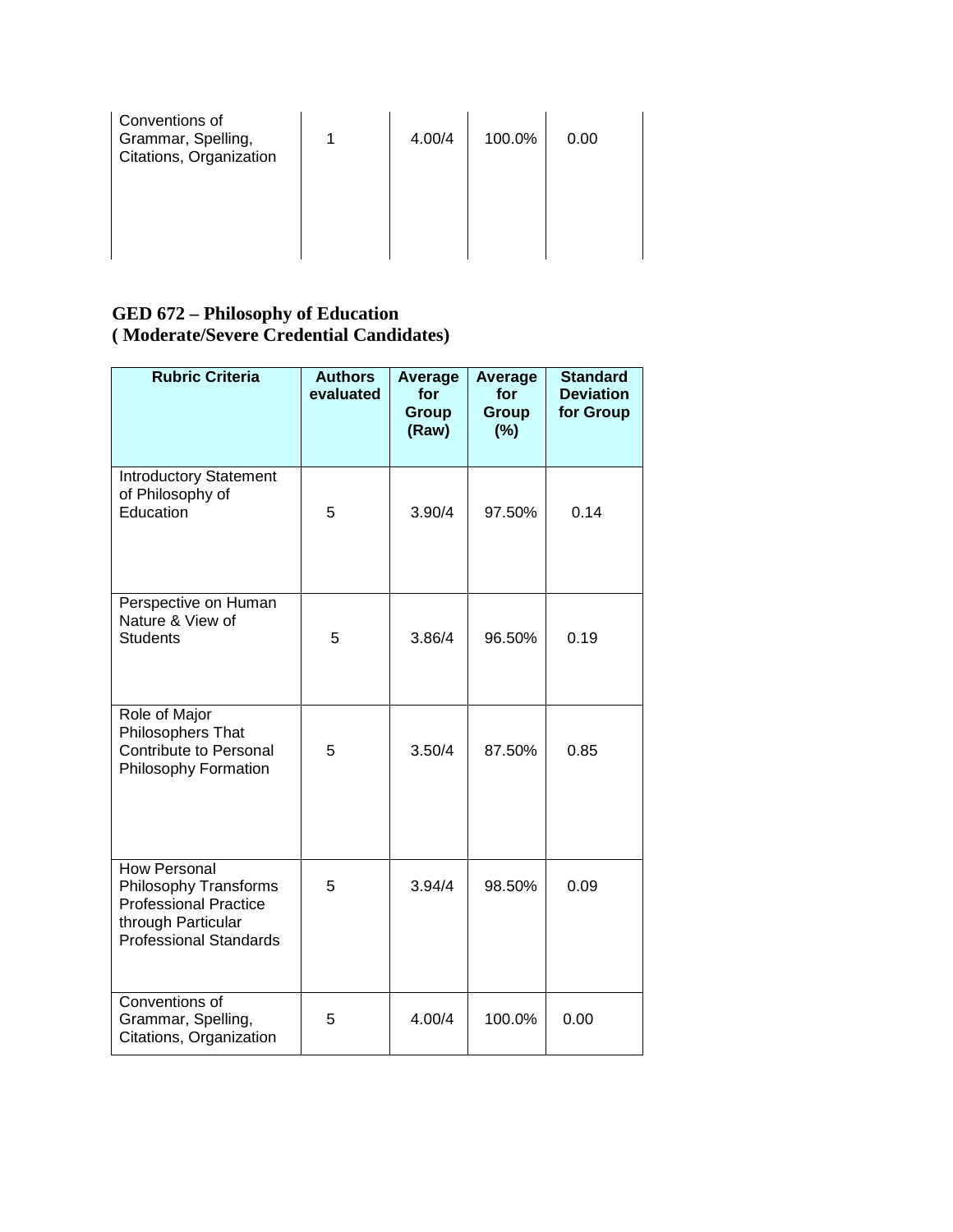Analysis of the Rubric Criteria scores for this course showed mild/moderate candidates performed slightly better than moderate/severe candidates on most of the rubric criteria. Candidates were equally matched in the area of "Conventions of Grammar, Spelling, Citations, Organization" (4.0/ 4). Both groups were also quite strong in the area of "How Personal Philosophy Transforms Professional Practice through Particular Professional Standards" (3.94/4 and 4.0/4). An area of concern was demonstrated by the moderate/severe candidates in "Role of Major Philosophers That Contribute to Personal Philosophy Formation" ( 3.50 /4). Even though they were still well within Proficient levels, they may need content support in connecting course philosophies with their particular area of special education focus.

## Plan for Improvement:

The SPED Program Director and the program team along with the GED 672 instructors will review the rubric criteria to determine how to make these components more intentional in the course content, and to support students in improving their understanding of the content related to this rubric criterion.

# **GED 689P – Action Research Project/ Oral Presentation ( Mild/Moderate Credential Candidates)**

| <b>Rubric Criteria</b>                                                                                                | <b>Authors</b><br>evaluated | Average<br>for<br>Group<br>(Raw) | Average<br>for<br>Group<br>(%) | <b>Standard</b><br><b>Deviation</b><br>for<br>Group |
|-----------------------------------------------------------------------------------------------------------------------|-----------------------------|----------------------------------|--------------------------------|-----------------------------------------------------|
| Organization of<br>the Content of the<br>Presentation                                                                 | 1                           | 4.00/4                           | 100.0%                         | 0.00                                                |
| Content & Topic of<br>Research is<br>Relevant, Current,<br>and Applicable to<br>21 <sup>st</sup> Century<br>Education |                             | 3.00/4                           | 75.00%                         | 0.00                                                |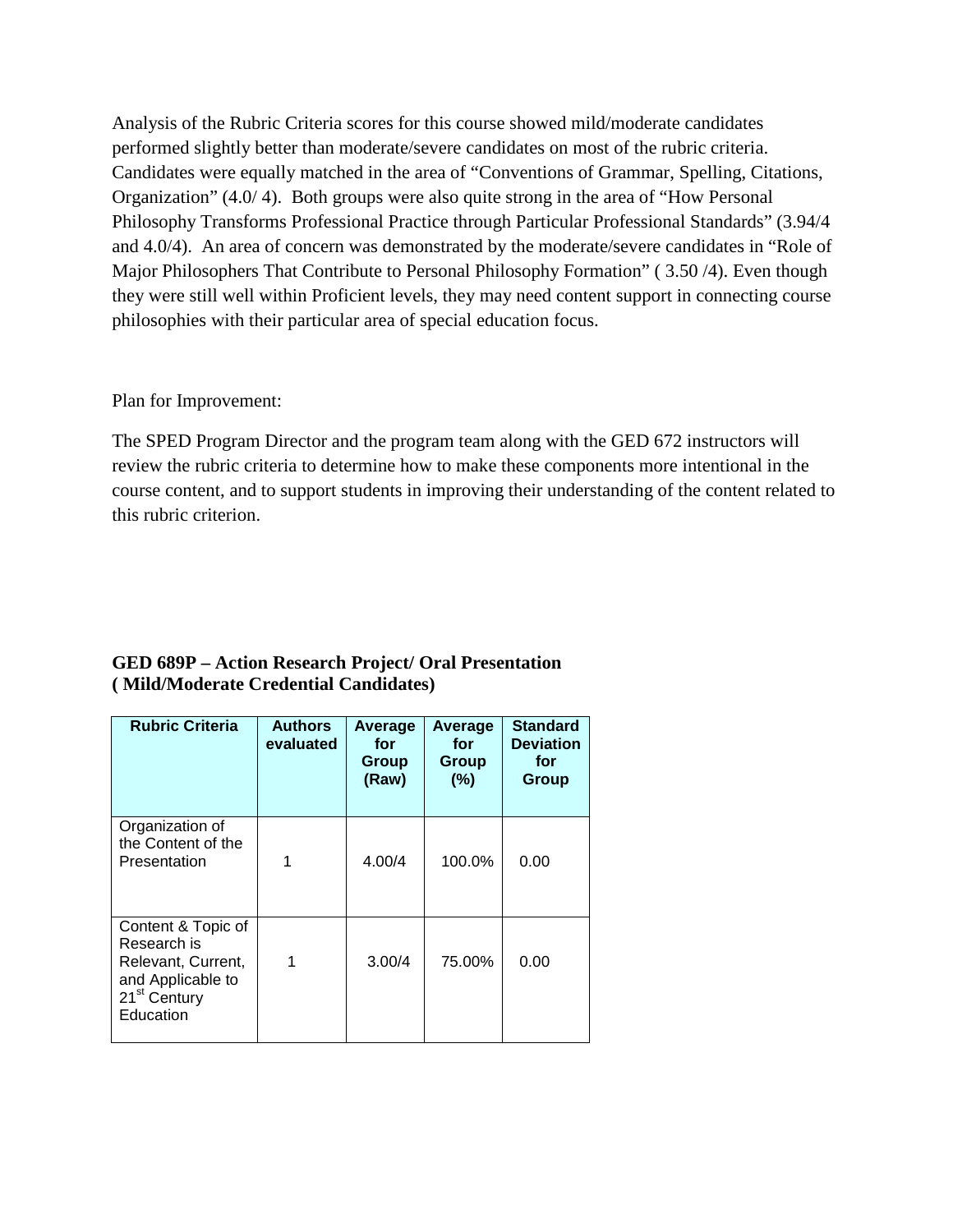| The Research<br>Conducted<br><b>Followed Sound</b><br>Research<br>Methods;<br>Research<br><b>Questions Match</b><br>Data Gathered,<br>Variables<br><b>Accounted For</b> | 1 | 3.00/4 | 75.00% | 0.00 |
|-------------------------------------------------------------------------------------------------------------------------------------------------------------------------|---|--------|--------|------|
| Data Analysis &<br><b>Findings Are</b><br>Connected to<br>Application &<br>Recommendations                                                                              | 1 | 3.00/4 | 75.00% | 0.00 |
| Use of<br>Professional<br>Language,<br>Grammar,<br>Articulation, &<br>Physical<br>Behaviors are<br>Appropriate to the<br>Audience,<br>Occasion, &<br>Purpose            | 1 | 3.00/4 | 75.00% | 0.00 |

# **GED 689P – Action Research Project/ Oral Presentation ( Moderate/Severe Credential Candidates)**

| <b>Rubric Criteria</b>                                                                                                | <b>Authors</b><br>evaluated | Average<br>for<br>Group<br>(Raw) | Average<br>for<br>Group<br>(%) |      |
|-----------------------------------------------------------------------------------------------------------------------|-----------------------------|----------------------------------|--------------------------------|------|
| Organization of<br>the Content of the<br>Presentation                                                                 | 4                           | 4.00/4                           | 100.0%                         | 0.00 |
| Content & Topic of<br>Research is<br>Relevant, Current,<br>and Applicable to<br>21 <sup>st</sup> Century<br>Education | 4                           | 3.95/4                           | 98.75%                         | 0.10 |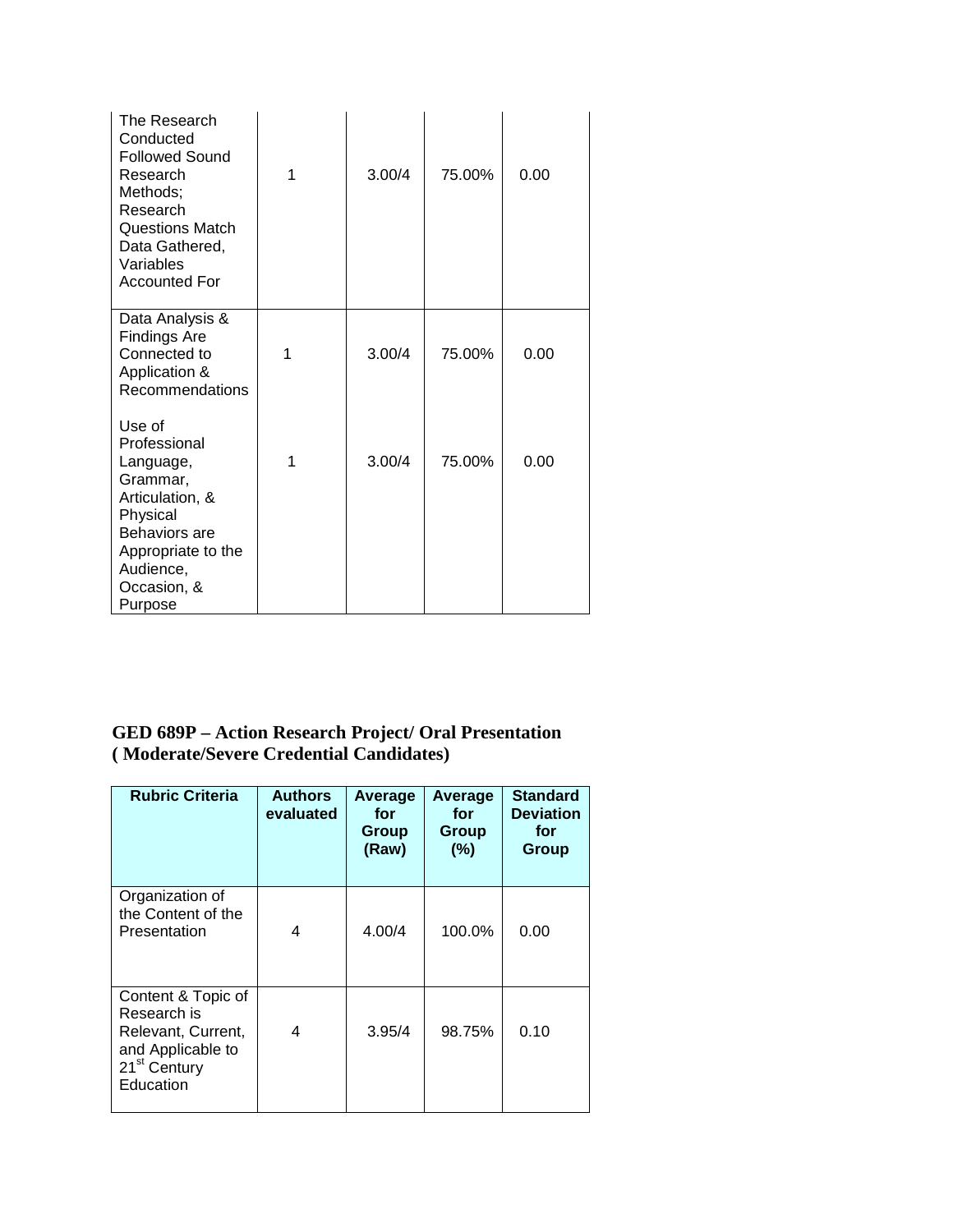| The Research<br>Conducted<br><b>Followed Sound</b><br>Research<br>Methods;<br>Research<br><b>Questions Match</b><br>Data Gathered,<br>Variables<br><b>Accounted For</b> | 4 | 3.90/4 | 97.50% | 0.20 |
|-------------------------------------------------------------------------------------------------------------------------------------------------------------------------|---|--------|--------|------|
| Data Analysis &<br><b>Findings Are</b><br>Connected to<br>Application &<br>Recommendations                                                                              | 4 | 4.00/4 | 100.0% | 0.00 |
| Use of<br>Professional<br>Language,<br>Grammar,<br>Articulation, &<br>Physical<br>Behaviors are<br>Appropriate to the<br>Audience,<br>Occasion, &<br>Purpose            | 4 | 4.00/4 | 100.0% | 0.00 |

Analysis of the Rubric Criteria scores for this course showed that both groups of candidates performed at the Proficient level in all criterion areas. Moderate/severe candidates performed better overall in all areas while mild/moderate candidates showed greater fluctuation in their rubric scores. Both groups of candidates showed strength in "Organization of the Content of the Presentation" (4.0/4). Generally lower scores were noted by the mild/moderate candidates in all other areas in comparison to moderate/severe candidates.

#### Plan for Improvement:

Because of the highly specialized and unique aspects of the moderate/severe population, it may be that topic areas addressed by moderate /severe candidates have greater traction in the GED 689 course. The SPED Program Director and program team will review these results along with the GED 689 instructors to determine how to assist and support mild/moderate candidates and their topic areas in the course content, project development, and delivery within this rubric criterion.

#### **Disposition Assessments (Mild/Moderate Credential Candidates)**

The tables below show results of **Disposition Assessment data submitted by professors** for the Master of Arts in Teaching with the Education Specialist credentials. All candidates are expected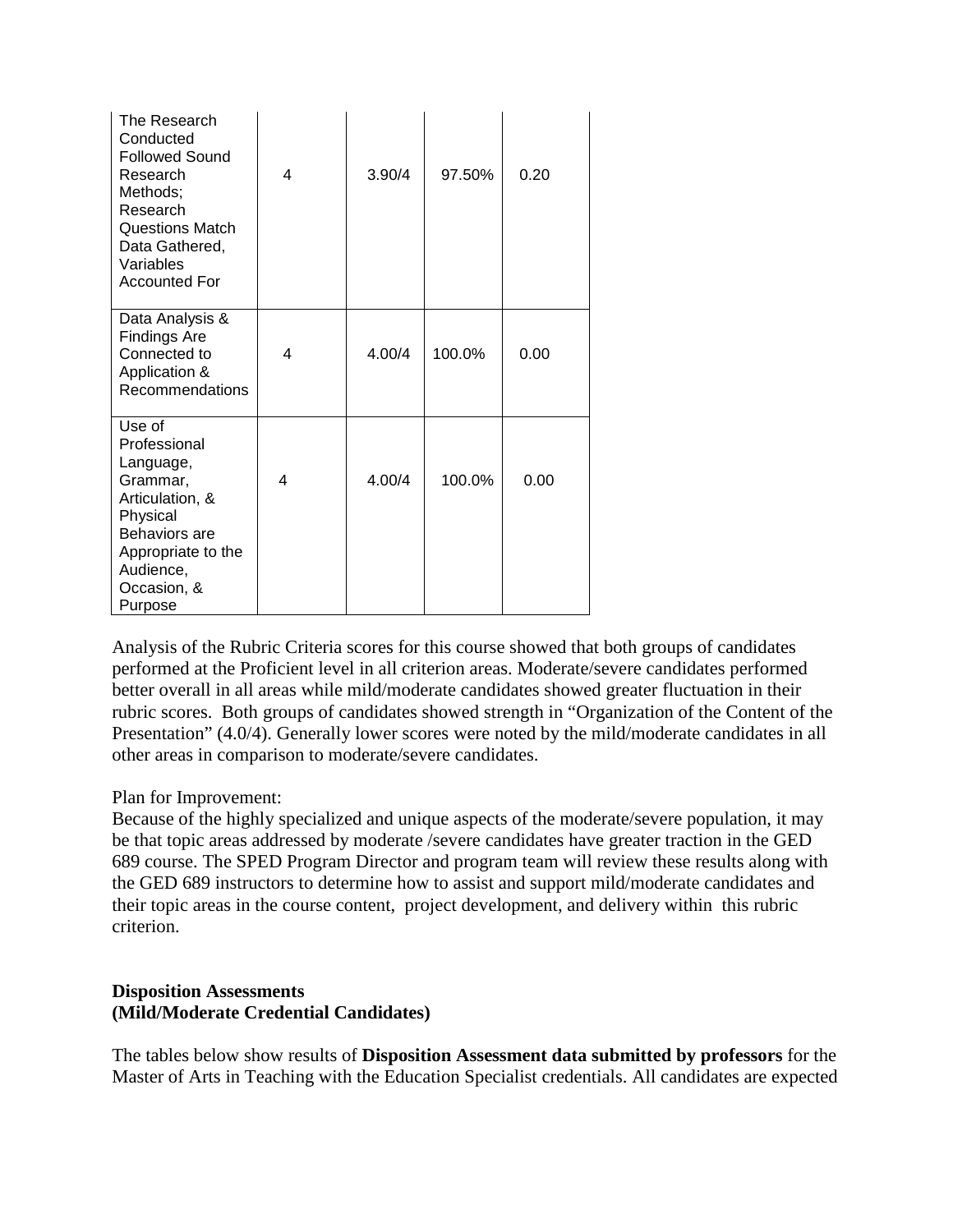to be at the "proficient" level of performance with a score of "3" or above in each rubric criteria noted below.

| <b>Rubric Criteria</b>                                                                                                                                                                                                                                                                                                                                                                                       | <b>Authors</b><br>evaluated | Average<br>for Group<br>(Raw) | Average<br>for Group | <b>Median</b><br>for | <b>Standard</b><br><b>Deviation</b><br>for Group |
|--------------------------------------------------------------------------------------------------------------------------------------------------------------------------------------------------------------------------------------------------------------------------------------------------------------------------------------------------------------------------------------------------------------|-----------------------------|-------------------------------|----------------------|----------------------|--------------------------------------------------|
| <b>EDU 600D</b>                                                                                                                                                                                                                                                                                                                                                                                              |                             |                               | $(\%)$               | Group                |                                                  |
| 1. Dignity & Honor: The candidate honors and respects the<br>worthiness of all individuals in word and deed based on<br>PLNUs Wesleyan heritage: We are individuals created in<br>the image of God, committed to civility, respect, hospitality,<br>grace, and service.                                                                                                                                      | 1                           | 3.00/4.00                     | 75.00%               | 3.00                 | 0.00                                             |
| 2. Honesty & Integrity: The candidate demonstrates<br>honesty, integrity, and coherence in attitudes, and actions,<br>and is accountable to the norms and expectations of the<br>learning community.                                                                                                                                                                                                         | 1                           | 3.00/4.00                     | 75.00%               | 3.00                 | 0.00                                             |
| 3. Caring, Patience, and Respect: The candidate<br>demonstrates caring, patience, fairness and respect for the<br>knowledge level, diversity, and abilities of others, ensuring<br>that all students have the opportunity to achieve.                                                                                                                                                                        | 1                           | 3.00/4                        | 75.00%               | 3.00                 | 0.00                                             |
| 4. Spirit of Collaboration, Flexibility and Humility: The<br>candidate actively participates in and contributes to the<br>achievement of the learning community, explaining own<br>thought process with humility and considers those of others<br>with a positive, open-minded attitude.                                                                                                                     | 1                           | 3.00/4                        | 75.00%               | 3.00                 | 0.00                                             |
| 5. Harmony in Learning Community: The candidate takes<br>responsibility for resolving conflicts or issues with others,<br>and teaches students those skills, in a way that sustains<br>and enhances a healthy and safe learning community.                                                                                                                                                                   | 1                           | 3.00/4                        | 75.00%               | 3.00                 | 0.00                                             |
| 6. Self-Awareness/Calling: The candidate shows awareness<br>of areas of strength, interests, learning style, and areas for<br>continuing growth; generates and follows through on<br>personalized growth plans. The candidate demonstrates<br>that serving as a professional educator is a confirmed<br>calling to equip, to transform and to empower every student<br>to fulfill his or her full potential. | 1                           | 3.00/4                        | 75.00%               | 3.00                 | 0.00                                             |
| 7. Perseverance with Challenge: The candidate perseveres,<br>remains engaged, and persists as a life-long learner,<br>especially when academic and professional assignments<br>are perceived as challenging.                                                                                                                                                                                                 | 1                           | 3.00/4                        | 75.00%               | 3.00                 | 0.00                                             |
| 8. Diligence in Work Habits & Responsibility for Learning:<br>The candidate attends to the roles and responsibilities of<br>the learning community, and is well-prepared and on time.<br>The candidate completes required assignments on time and<br>is reflective and receptive to formative feedback.                                                                                                      | 1                           | 3.00/4                        | 75.00%               | 3.00                 | 0.00                                             |
| <b>EDU 612D</b>                                                                                                                                                                                                                                                                                                                                                                                              |                             |                               |                      |                      |                                                  |
| 1. Dignity & Honor: The candidate honors and respects the<br>worthiness of all individuals in word and deed based on<br>PLNUs Wesleyan heritage: We are individuals created in<br>the image of God, committed to civility, respect, hospitality,<br>grace, and service.                                                                                                                                      | 1                           | 4.00/4                        | 100.00%              | 4.00                 | 0.00                                             |
| 2. Honesty & Integrity: The candidate demonstrates<br>honesty, integrity, and coherence in attitudes, and actions,<br>and is accountable to the norms and expectations of the<br>learning community.                                                                                                                                                                                                         | 1                           | 4.00/4                        | 100.00%              | 4.00                 | 0.00                                             |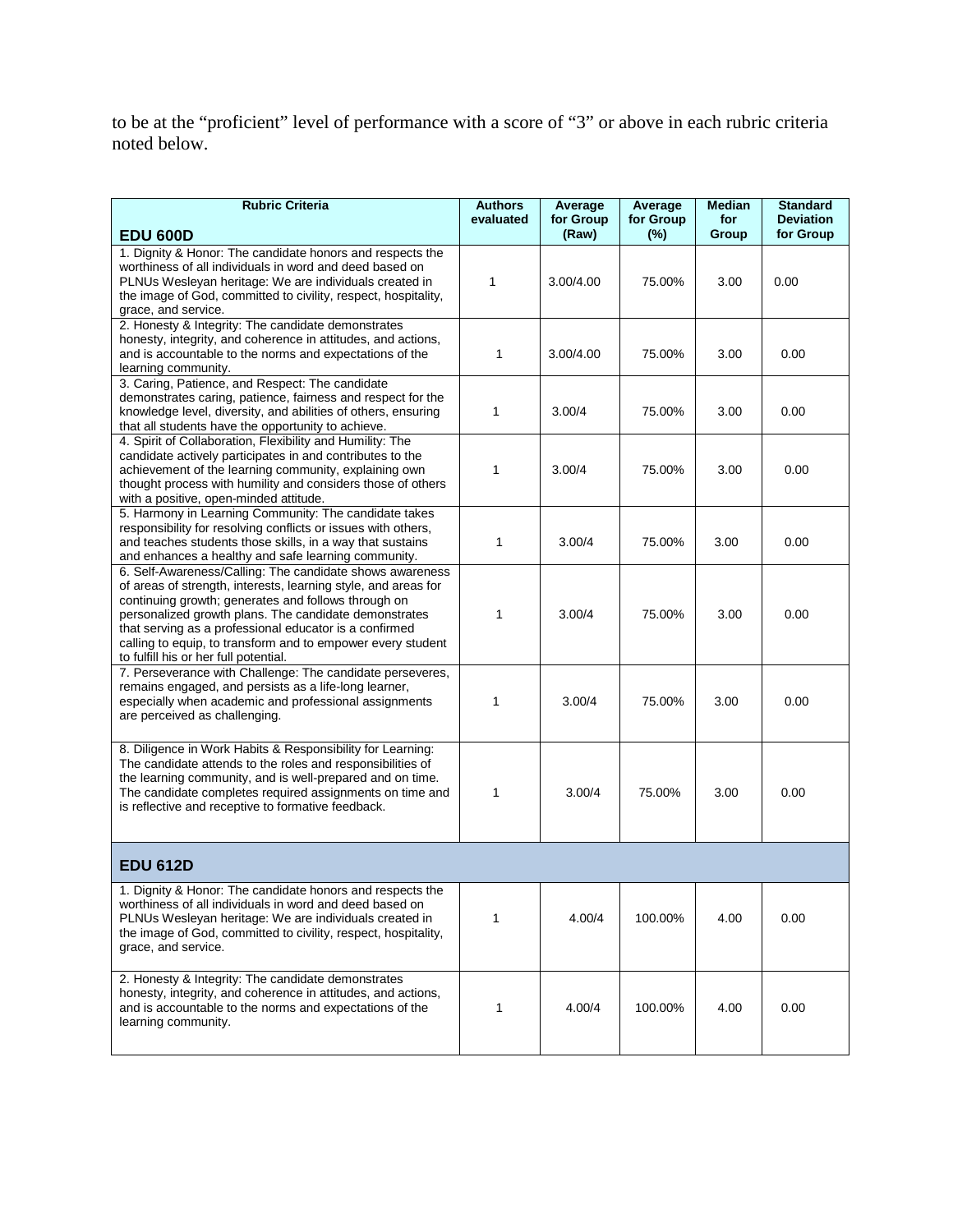| 3. Caring, Patience, and Respect: The candidate<br>demonstrates caring, patience, fairness and respect for the<br>knowledge level, diversity, and abilities of others, ensuring<br>that all students have the opportunity to achieve.                                                                                                                                                                        | 1 | 4.00/4 | 100.00% | 4.00 | 0.00 |
|--------------------------------------------------------------------------------------------------------------------------------------------------------------------------------------------------------------------------------------------------------------------------------------------------------------------------------------------------------------------------------------------------------------|---|--------|---------|------|------|
| 4. Spirit of Collaboration, Flexibility and Humility: The<br>candidate actively participates in and contributes to the<br>achievement of the learning community, explaining own<br>thought process with humility and considers those of others<br>with a positive, open-minded attitude.                                                                                                                     | 1 | 4.00/4 | 100.00% | 4.00 | 0.00 |
| 5. Harmony in Learning Community: The candidate takes<br>responsibility for resolving conflicts or issues with others,<br>and teaches students those skills, in a way that sustains<br>and enhances a healthy and safe learning community.                                                                                                                                                                   | 1 | 4.00/4 | 100.00% | 4.00 | 0.00 |
| 6. Self-Awareness/Calling: The candidate shows awareness<br>of areas of strength, interests, learning style, and areas for<br>continuing growth; generates and follows through on<br>personalized growth plans. The candidate demonstrates<br>that serving as a professional educator is a confirmed<br>calling to equip, to transform and to empower every student<br>to fulfill his or her full potential. | 1 | 4.00/4 | 100.00% | 4.00 | 0.00 |
| 7. Perseverance with Challenge: The candidate perseveres,<br>remains engaged, and persists as a life-long learner,<br>especially when academic and professional assignments<br>are perceived as challenging.                                                                                                                                                                                                 | 1 | 4.00/4 | 100.00% | 4.00 | 0.00 |
| 8. Diligence in Work Habits & Responsibility for Learning:<br>The candidate attends to the roles and responsibilities of<br>the learning community, and is well-prepared and on time.<br>The candidate completes required assignments on time and<br>is reflective and receptive to formative feedback.                                                                                                      | 1 | 4.00/4 | 100.00% | 4.00 | 0.00 |
|                                                                                                                                                                                                                                                                                                                                                                                                              |   |        |         |      |      |

## **Disposition Assessments (Moderate/Severe Credential Candidates)**

| <b>Rubric Criteria</b>                                                                                                                                                                                                                                                   | <b>Authors</b><br>evaluated | Average<br>for Group<br>(Raw) | Average<br>for Group<br>(%) | <b>Median</b><br>for<br>Group | <b>Standard</b><br><b>Deviation</b><br>for Group |
|--------------------------------------------------------------------------------------------------------------------------------------------------------------------------------------------------------------------------------------------------------------------------|-----------------------------|-------------------------------|-----------------------------|-------------------------------|--------------------------------------------------|
| <b>GED 689D</b>                                                                                                                                                                                                                                                          |                             |                               |                             |                               |                                                  |
| 1. Dignity & Honor: The candidate honors and respects the<br>worthiness of all individuals in word and deed based on<br>PLNU's Wesleyan heritage: We are individuals created<br>in the image of God, committed to civility, respect,<br>hospitality, grace, and service. | 4                           | 4.00/4                        | 100.00%                     | 4.00                          | 0.00                                             |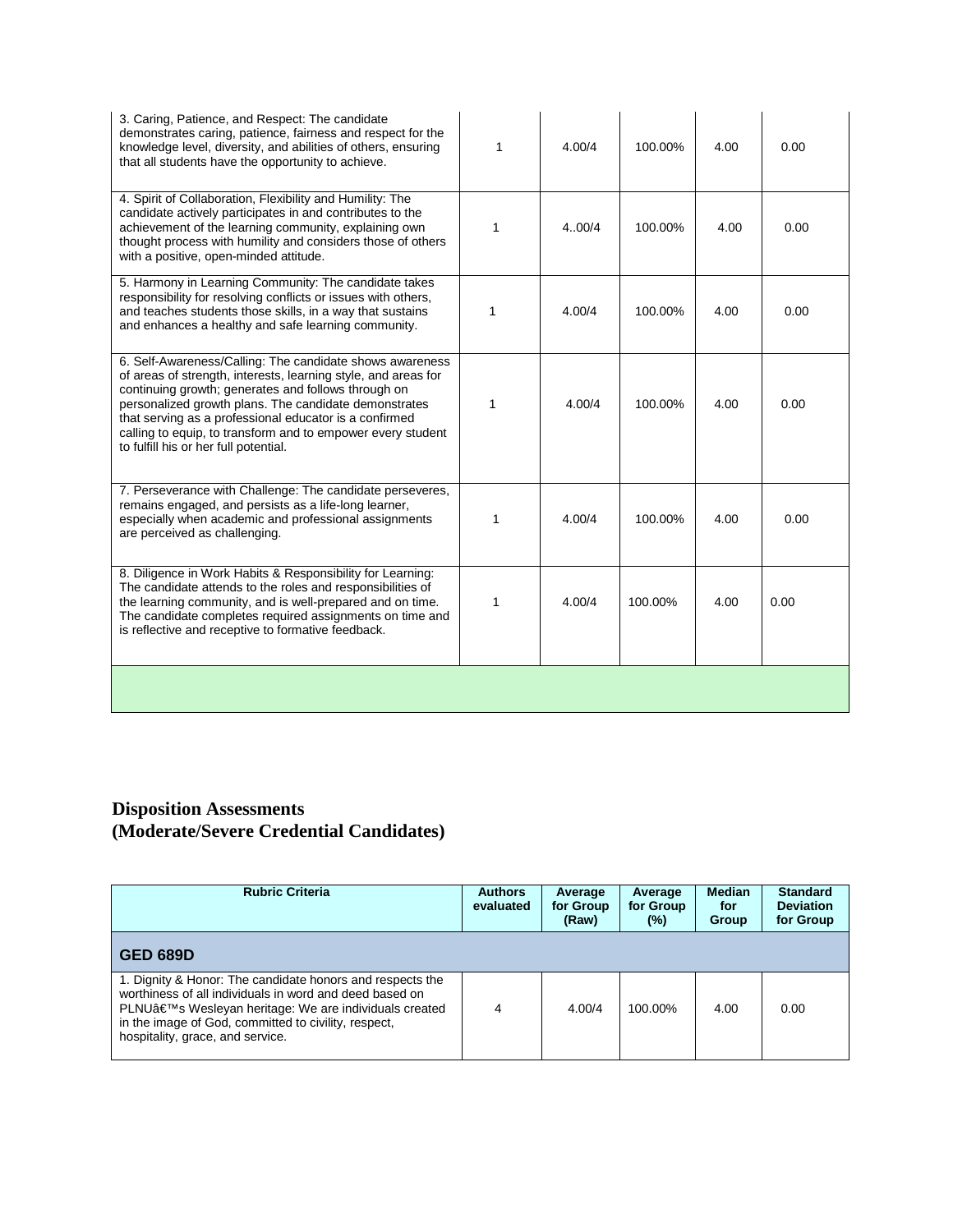| 2. Honesty & Integrity: The candidate demonstrates<br>honesty, integrity, and coherence in attitudes, and actions,<br>and is accountable to the norms and expectations of the<br>learning community.                                                                                                                                                                                                         | 4              | 4.00/4 | 100.00% | 4.00 | 0.00 |  |
|--------------------------------------------------------------------------------------------------------------------------------------------------------------------------------------------------------------------------------------------------------------------------------------------------------------------------------------------------------------------------------------------------------------|----------------|--------|---------|------|------|--|
| 3. Caring, Patience, and Respect: The candidate<br>demonstrates caring, patience, fairness and respect for the<br>knowledge level, diversity, and abilities of others, ensuring<br>that all students have the opportunity to achieve.                                                                                                                                                                        | 4              | 4.00/4 | 100.00% | 4.00 | 0.00 |  |
| 4. Spirit of Collaboration, Flexibility and Humility: The<br>candidate actively participates in and contributes to the<br>achievement of the learning community, explaining own<br>thought process with humility and considers those of others<br>with a positive, open-minded attitude.                                                                                                                     | 4              | 4.00/4 | 100.00% | 4.00 | 0.00 |  |
| 5. Harmony in Learning Community: The candidate takes<br>responsibility for resolving conflicts or issues with others,<br>and teaches students those skills, in a way that sustains and<br>enhances a healthy and safe learning community.                                                                                                                                                                   | 4              | 4.00/4 | 100.00% | 4.00 | 0.00 |  |
| 6. Self-Awareness/Calling: The candidate shows awareness<br>of areas of strength, interests, learning style, and areas for<br>continuing growth; generates and follows through on<br>personalized growth plans. The candidate demonstrates that<br>serving as a professional educator is a confirmed calling to<br>equip, to transform and to empower every student to fulfill<br>his or her full potential. | 4              | 4.00/4 | 100.00% | 4.00 | 0.00 |  |
| 7. Perseverance with Challenge: The candidate perseveres,<br>remains engaged, and persists as a life-long learner,<br>especially when academic and professional assignments<br>are perceived as challenging.                                                                                                                                                                                                 | 4              | 4.00/4 | 100.00% | 4.00 | 0.00 |  |
| 8. Diligence in Work Habits & Responsibility for Learning:<br>The candidate attends to the roles and responsibilities of the<br>learning community, and is well-prepared and on time. The<br>candidate completes required assignments on time and is<br>reflective and receptive to formative feedback.                                                                                                      | 4              | 4.00/4 | 100.00% | 4.00 | 0.00 |  |
| GED 689PD                                                                                                                                                                                                                                                                                                                                                                                                    |                |        |         |      |      |  |
| 1. Dignity & Honor: The candidate honors and respects the<br>worthiness of all individuals in word and deed based on<br>PLNUs Wesleyan heritage: We are individuals created in the<br>image of God, committed to civility, respect, hospitality,<br>grace, and service.                                                                                                                                      | $\overline{2}$ | 4.00/4 | 100.00% | 4.00 | 0.00 |  |
| 2. Honesty & Integrity: The candidate demonstrates<br>honesty, integrity, and coherence in attitudes, and actions,<br>and is accountable to the norms and expectations of the<br>learning community.                                                                                                                                                                                                         | 2              | 4.00/4 | 100.00% | 4.00 | 0.00 |  |
| 3. Caring, Patience, and Respect: The candidate<br>demonstrates caring, patience, fairness and respect for the<br>knowledge level, diversity, and abilities of others, ensuring<br>that all students have the opportunity to achieve.                                                                                                                                                                        | 2              | 4.00/4 | 100.00% | 4.00 | 0.00 |  |